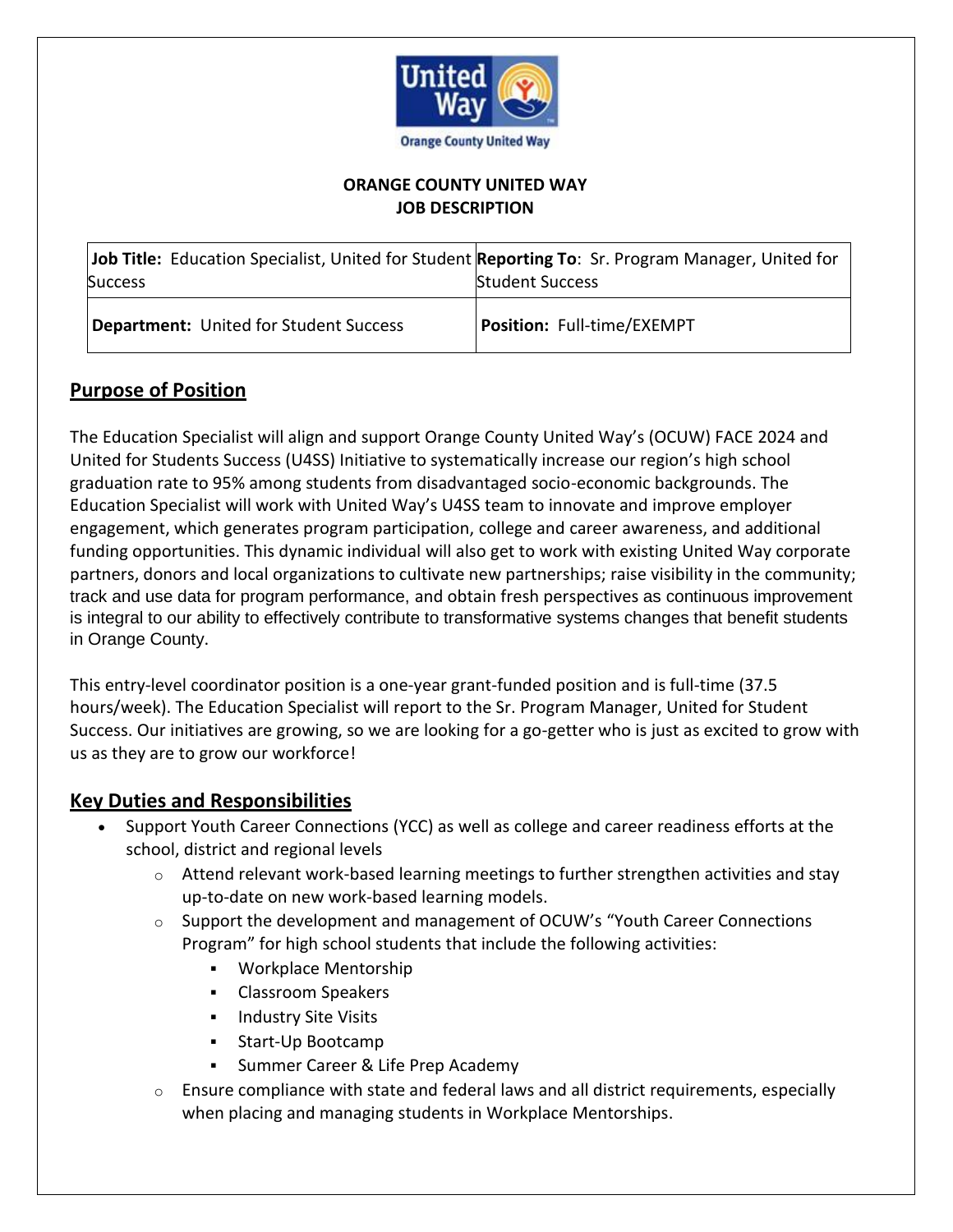

#### **Orange County United Way**

- Provide support to the United for Student Success Team in various United for Student Success Initiatives including: Class of 2023 e-Mentorship, Destination Graduation, Youth Career Connections with various partners related to educational initiatives.
	- $\circ$  Conduct presentations on educational initiatives to internal United Way staff, corporate partners, educational partners, students, parents, and teachers.
	- o Help coordinate high school and college interns.
	- $\circ$  Oversee the outreach and recruitment of volunteers into various educational initiatives.
	- o Manage aspects of event planning and coordinate on-going educational events.
	- o Manage aspects of social media content and presence.
	- $\circ$  Create and coordinate marketing collateral for student outreach and education.
	- $\circ$  Manage and update corporate, education, and agency lists of corporate partners on database management software
	- $\circ$  Support U4SS Initiative and related activities (i.e. corresponding sub-committees, campaigns, special projects, etc.)
- Support OCUW staff coordinate U4SS Leadership Council and Committees as well as other leadership groups committed to strengthening our programmatic goals.
- Coordinate efforts (i.e. trainings, strategic planning, development of marketing materials, etc.) to build OCUW's organizational capacity to become a powerful work based learning intermediary, advocate, and community leader.
- Maintain United for Student Success data tracking, collecting, analysis, and reporting systems.
- Additional priorities include contributing to the development and improvement of structures, practices, and processes to strengthen our evaluation process.
- Provide support to outside vendors and contractors, as assigned
- Work interdepartmentally to create an effective, measurable, and sustainable employer/donor pipeline for work-based learning engagement with local high schools
- Attend and/or facilitate relevant meetings, trainings, workshops, outside events and organization-wide activities
- Additional responsibilities and functions as assigned.

# **Job Requirements /Technical Knowledge**

- Minimum of an undergraduate degree in education, psychology, sociology, human services, social work, business administration, workforce development, communications or related field
- 2+ years of experience in the field of education, academic support services and/or community outreach
- Familiarity with equity-minded research-based approaches to: work-based learning, projectsbased learning models, differentiated instruction, mixed-skill and age grouping, culturally relevant teaching practices and working with English Language Learners and underserved youth
- Demonstrated record in achieving results with low-income youth and teens
- Understanding of and ability to meet performance-based outcomes
- Knowledge of program development, implementation and evaluation, particularly as this relates to high school students
- Proven record of excellent writing and communication skills